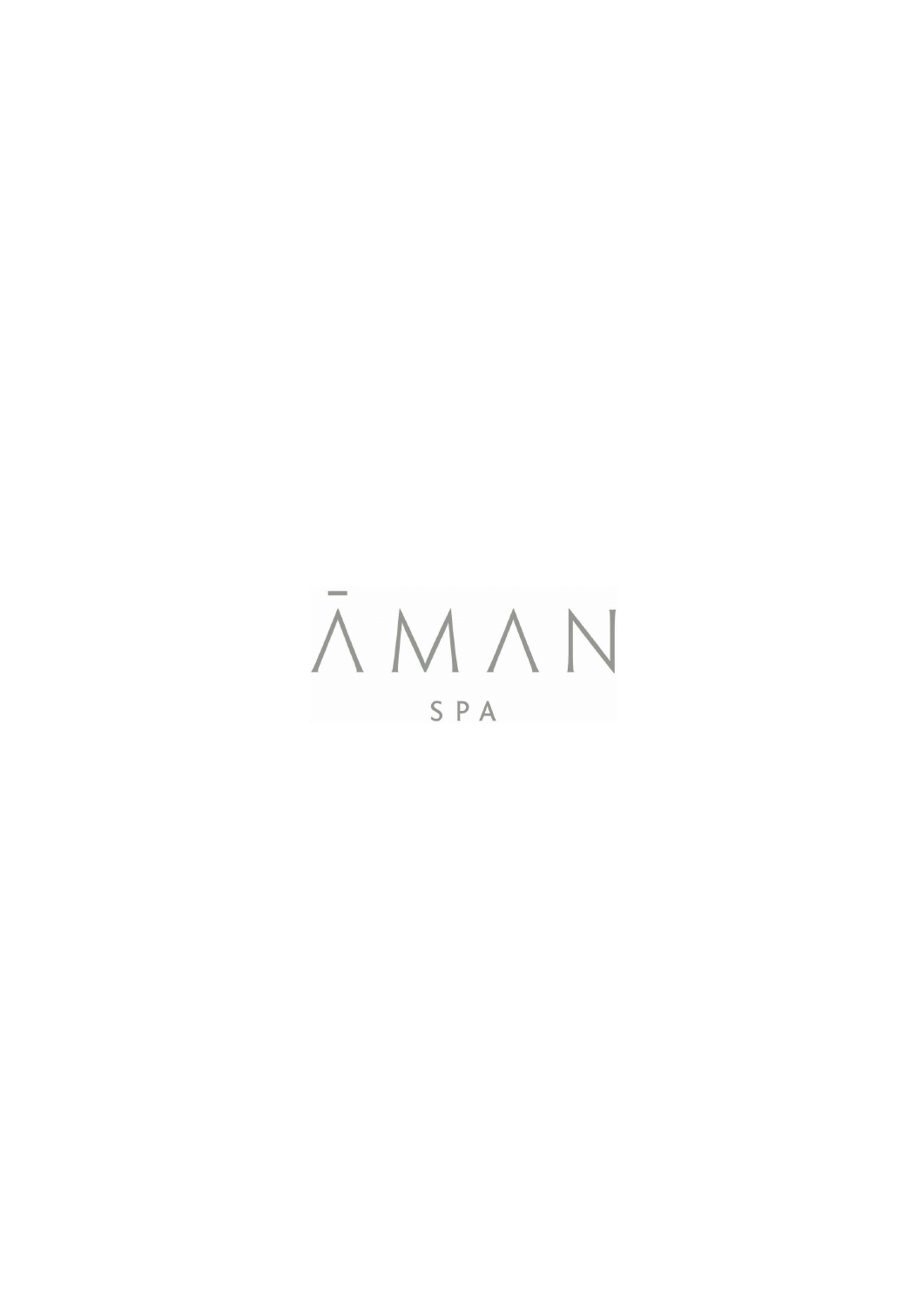## Aman Spa at AMAN Le Mélézin

Enhance your stay in the Alps with the Aman Spa's restorative touch. Using Aman's own all-natural products, our treatments draw on inspiration from around the world and provide a warm healing touch to nourish body and mind after a day on the slopes.

The Aman Spa at Aman Le Mélézin features five treatment suites and a generous wellness area spread across two floors of the property. Double treatment suites, a Thai massage suite, and a scrub room are accompanied by a state-of-the-art fitness room and a yoga studio. A subterranean pool with Jacuzzis, a wood sauna and an authentic stone hammam completes our comprehensive wellness facilities.

We welcome you to visit us for a complimentary consultation to create your personalized spa experience, where harmony and tranquillity gently restores the body, mind and soul.

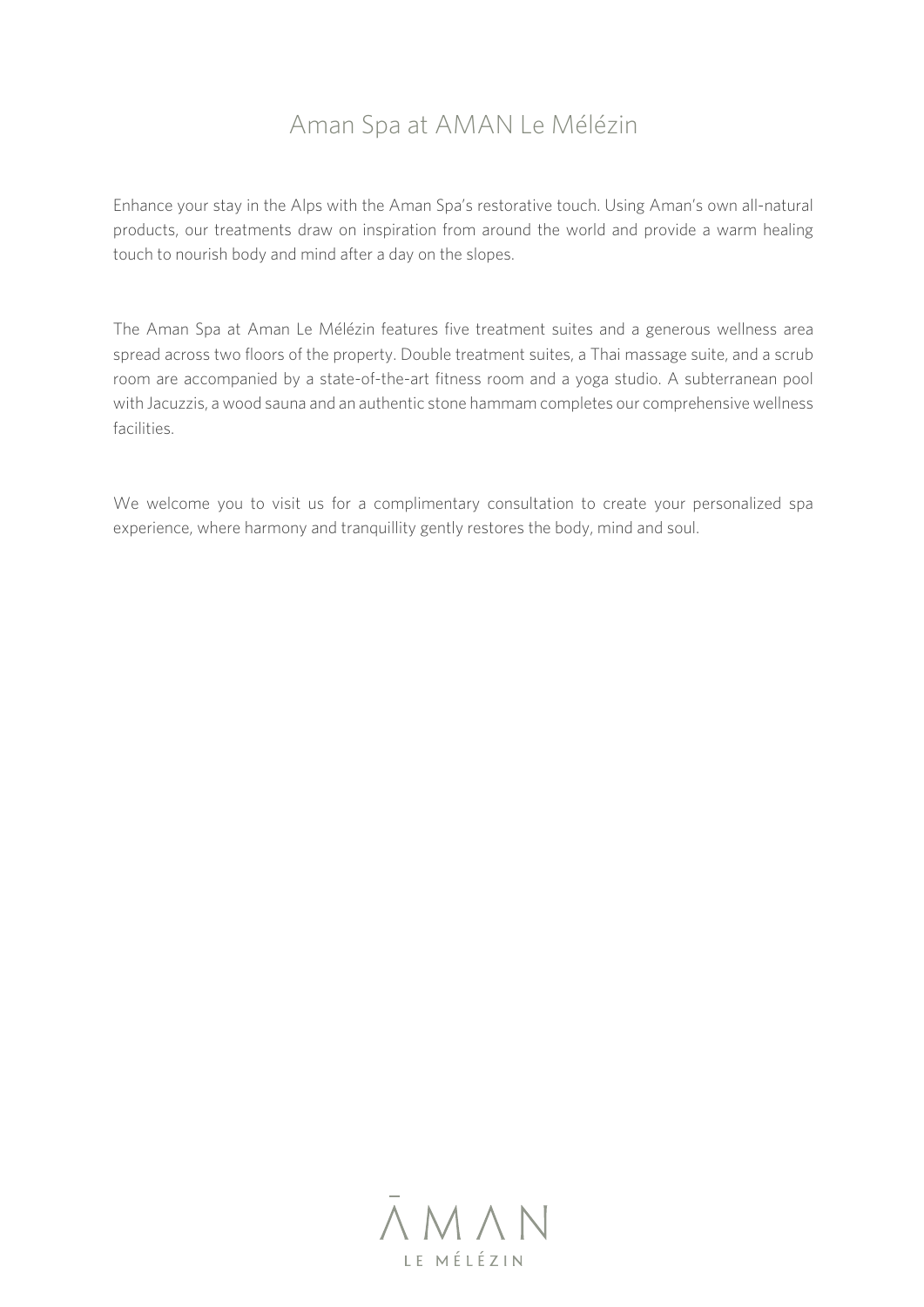#### Our philosophy

Wellness is a dynamic process of change and growth – a state of complete physical, mental and social wellbeing that is more than simply staying free from illness.

Treating the whole - the mind, body and spirit - Aman strives to provide guidance, support and knowledge for a journey that extends beyond the physical boundaries of the Aman Spas around the world.

#### A new spa language

Healing has fascinated and compelled humankind since ancient times. Today, we have access to a treasure trove of traditional healing systems, as well as cutting-edge discoveries in modern medicine. It is intriguing that science can now prove the efficacy of certain ancient practices, while others, practiced today as they have been for millennia, offer benefits that are without scientific explanation.

Many of the world's ancient healing systems, such as Ayurveda and Traditional Chinese Medicine, are based on complex theories of the workings of the human body and mind.

#### Understanding energy

The idea of a life force, or life energy, is shared among many traditional healing systems. In Traditional Chinese Medicine this is known as qi, while in Ayurveda and Yoga – prana is the Sanskrit word used to describe this potent vital energy. A principle in many healing modalities is that any blockage to the flow of life force within a body can cause imbalances. Blockages can be physical, mental or emotional, and their removal to restore balance and energy flow is the main goal of many traditional healing practices.

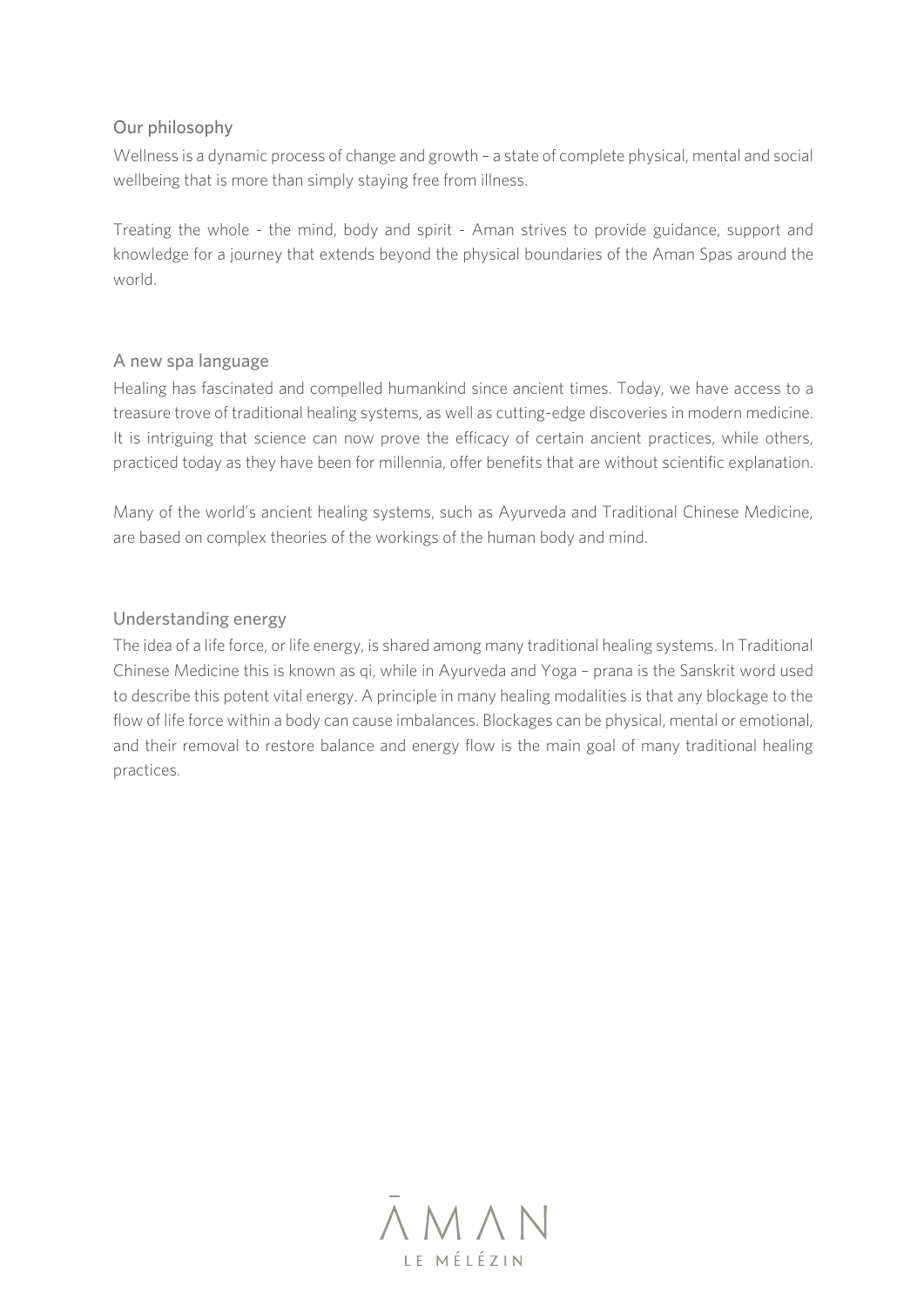# Aman Signature Rituals

Aman's Grounding, Purifying and Nourishing Signature Rituals are carefully curated using the finest organic and natural ingredients. Inspired by Aman's destinations and local healing philosophies, the three parts of the Signature Menu offer tangible benefits and long-lasting results.

### Nourishing

Focusing on the spiritual energy of love, the Nourishing Rituals draw inspiration from the hot and humid climates akin to rainforests and rice terraces. Ingredients such as jasmine stem cells, sandalwood and jade crystals have been chosen for their powerful regenerating abilities and are known to fuel recuperation.

The Nourishing Rituals incorporate a chakra balancing massage, mantra music, marma point therapy and the Light Technique. These rituals encourage the healing of emotional and mental wounds with a nurturing embrace and hold the spirit of adventure to inspire you to be your best self.

Nourishing Massage 90 minutes

This treatment has an extraordinarily restorative effect on the sympathetic and parasympathetic nervous systems, helping to recharge and refuel the body and mind.

The deeply relaxing experience includes chakra and sound healing - said to activate and channel the Kundalini (dormant energy stored at the base of the spine). Marma point therapy balances the energy body, releasing negativity and bringing the body back to a state of awareness and balance. On a physical level, the rhythmic massage dissipates muscular tension, leaving the guest feeling completely restored.

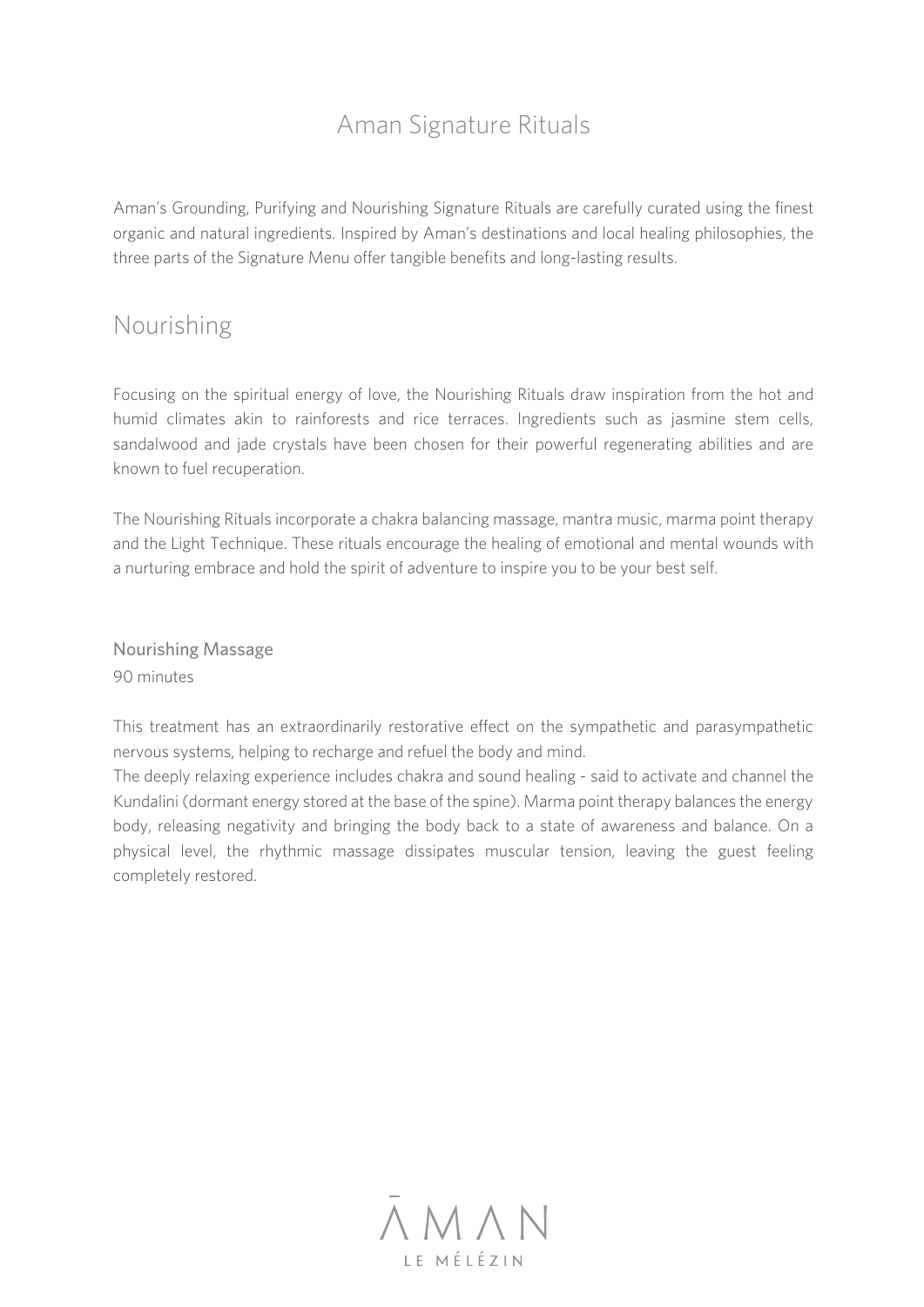Nourishing Facial 80 minutes

Richly nourishing ingredients such as honey, rosehip, wheat germ, cactus oil, jasmine stem cells and silk are used in this deeply nourishing face ritual. It invites relaxation and rebalancing by focusing on facial marma points to remove any internal blockages and stimulate the flow of prana.

Radiance is addressed and achieved with the Light Technique, which is based on shamanistic principles stating that light is generated by three points on the face - the forehead, the septum and the throat. By encouraging this light generation through various massage techniques and gentle holds, the skin is imbued with an luminosity.

Nourishing Scrub & Wrap 80 minutes

For those feeling tired and depleted, this treatment encourages the body to enter a phase of deep rest in which it can be physically and emotionally nourished. Jade powder is a key ingredient in both the scrub and the wrap. It is known to nourish, hydrate, tone and rejuvenate.

The Jade Mud Wrap combines the nourishing effects of Jade powder with mineral-rich Italian clay, rose hydrolat and argan oil. Hugging the body in a warm embrace, the wrap imparts the benefits of its ingredients while also stilling the mind. After a shower or bath, the experience culminates in the full-body application of Aman's Sacred Heart Balm.

Nourishing Journey 180 minutes

There is infinitely more to nourishing a being than simply the food it consumes to thrive. Nourishment can come in many forms, and this journey serves to combine these in an immersive experience that touches every aspect of an individual. All three Nourishing rituals are incorporated beginning with the Body Polish & Wrap Ritual, followed by the Massage Ritual and rounded off with the Face Ritual. Each treatment builds on the benefits of the one before. The results are exponentially greater than the sum of their parts.

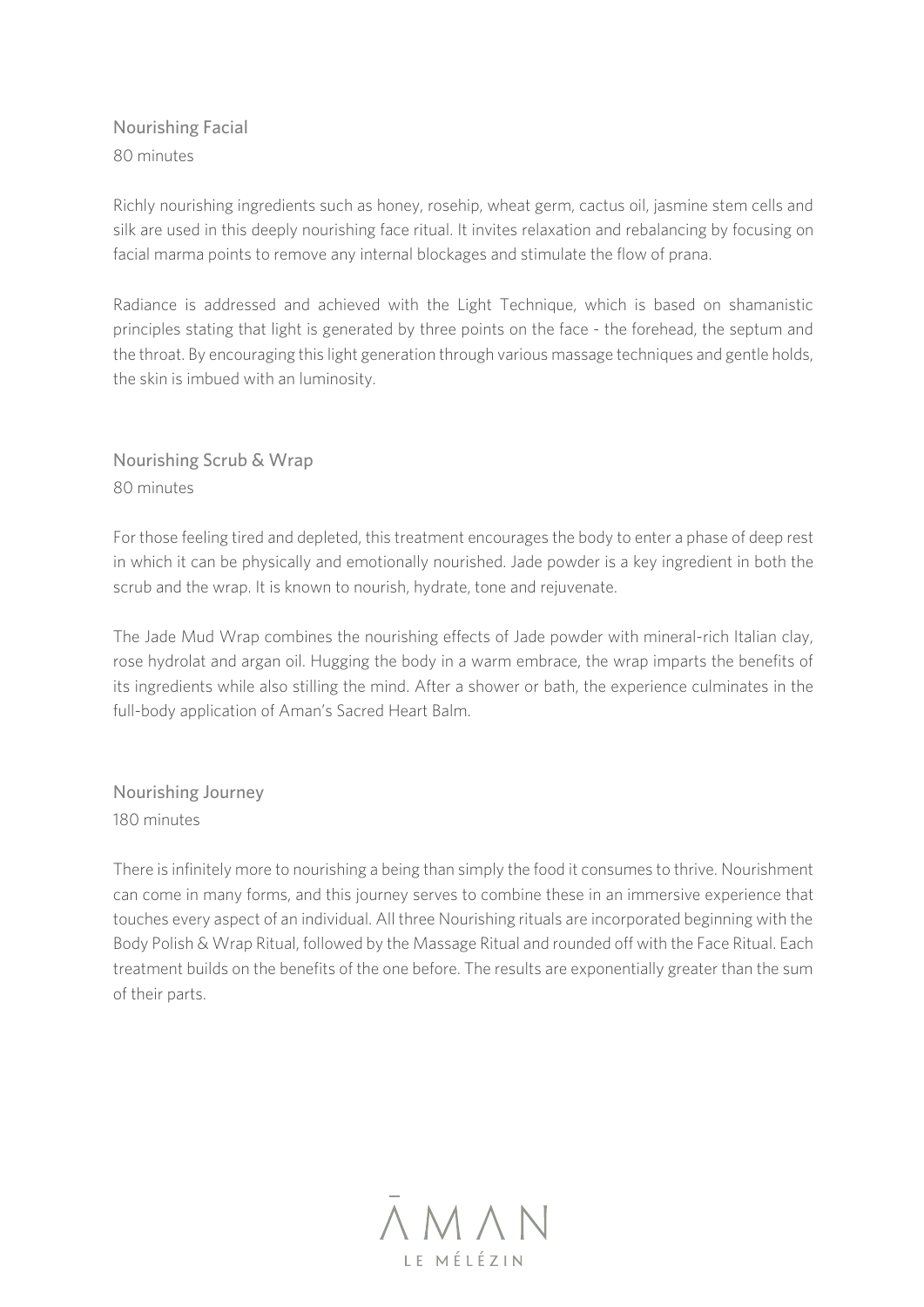# Grounding

Drawing on the peaceful energy of the mountains and deserts, the Grounding Rituals focus on key ingredients with the foundational characteristics: amber oil, rose quartz crystals, sandalwood, Peruvian black and purple mud, wild harvested butter and tuberose. The Grounding formation works as a balm for the restlessness created by the frenetic pace of modern life. It imparts a feeling of safety, offering reassurance and reconnection. Focal techniques include Tibetan Ku Nye massage, meridian and acupressure work, cupping and kneading.

### Grounding Massage 80 minutes

Informed by the Tibetan healing traditions this Ku Nye full body massage grounds the body and mind. Traditional techniques are used to stimulate the muscular system, while a subtler massage energizes the meridian system. The massage incorporates cupping along meridian lines, acupressure, kneading, deep-tissue techniques, warmed rose quartz crystals and hot Himalayan salt poultices. The experiences finishes with an invigorating Tibetan head massage that induces an even deeper level of relaxation both physically and mentally.

Grounding Facial 80 minutes

This therapeutic facial incorporates Tibetan massage techniques to encourage a gentle release of tension from the face. Rose Quartz crystals promote healing, frankincense aids rejuvenation, hyaluronic acid boosts hydration, and liquorice extract evens skin tone.

Lymphatic and muscular massage techniques aid product absorption and stimulate circulation to rejuvenate and raise the vibrational energy of the skin, while acupressure with heated Himalayan Salt poultices and meridian stimulation with warm rose quartz crystals restore a glowing radiance to the skin. A Peruvian black mud and amethyst crystal mask along with a Tibetan head massage complete the treatment.

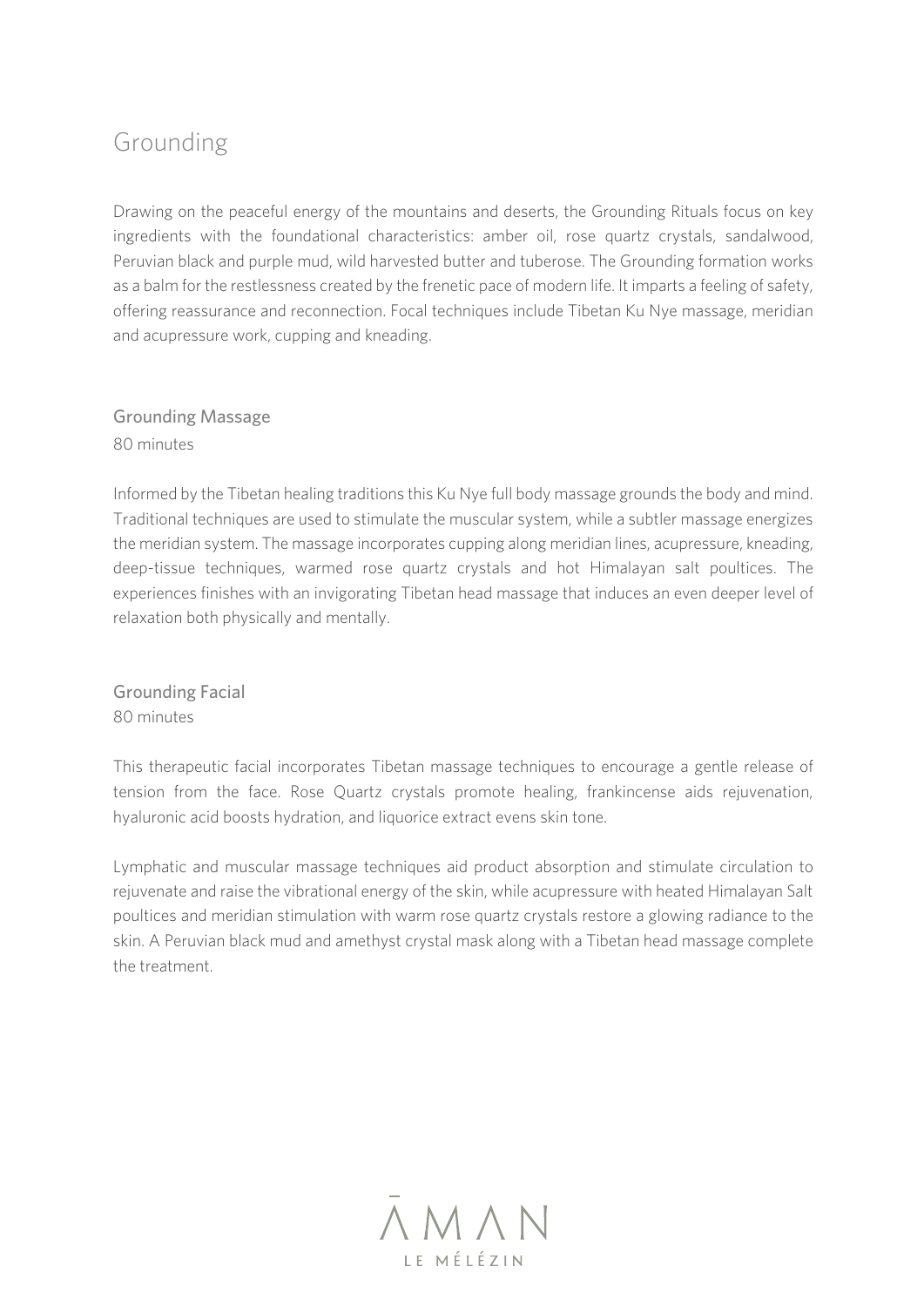### Grounding Scrub & Wrap 80 minutes

This ritual helps the guest feel connected to the Earth and a renewed sense of self. The key ingredient is amethyst powder, known for its gently sedative energy that promotes peacefulness, happiness and emotional stability. It is also said to restore the nervous system and boost cell growth. The body polish process employs rhythmic techniques that simultaneously relax and energise while on a physical level, the skin is left exfoliated, with tone brightened and texture improved. The body polish also stimulates the lymphatic system, aiding the rapid elimination of toxins from the cells and increasing circulation – leaving you looking and feeling radiant.

Following the cleansing body polish, the Amethyst Wrap initiates a period of stillness and calm, cocooning the body in warmth and allowing the nurturing ingredients to soak deeply into the skin. Once the wrap is concluded, a shower or bath will prepare you for the treatment's final touch: the application of Aman's silky-smooth Smoked Body Butter, which impresses the benefits of the ritual into your skin.

Grounding Journey 180 minutes

As powerful as each Grounding treatment is in isolation, their effects are multiplied exponentially when experienced together. This journey is the ultimate Grounding experience, incorporating all three of the treatments above. It begins with the Body Polish & Wrap Ritual, followed by the Massage Ritual and is rounded off with the Face Ritual. Each one builds on the treatment that came before, ensuring the guest feels connected and centred both internally and externally to reach a place of perfect contentment – grounded in every sense of the word.

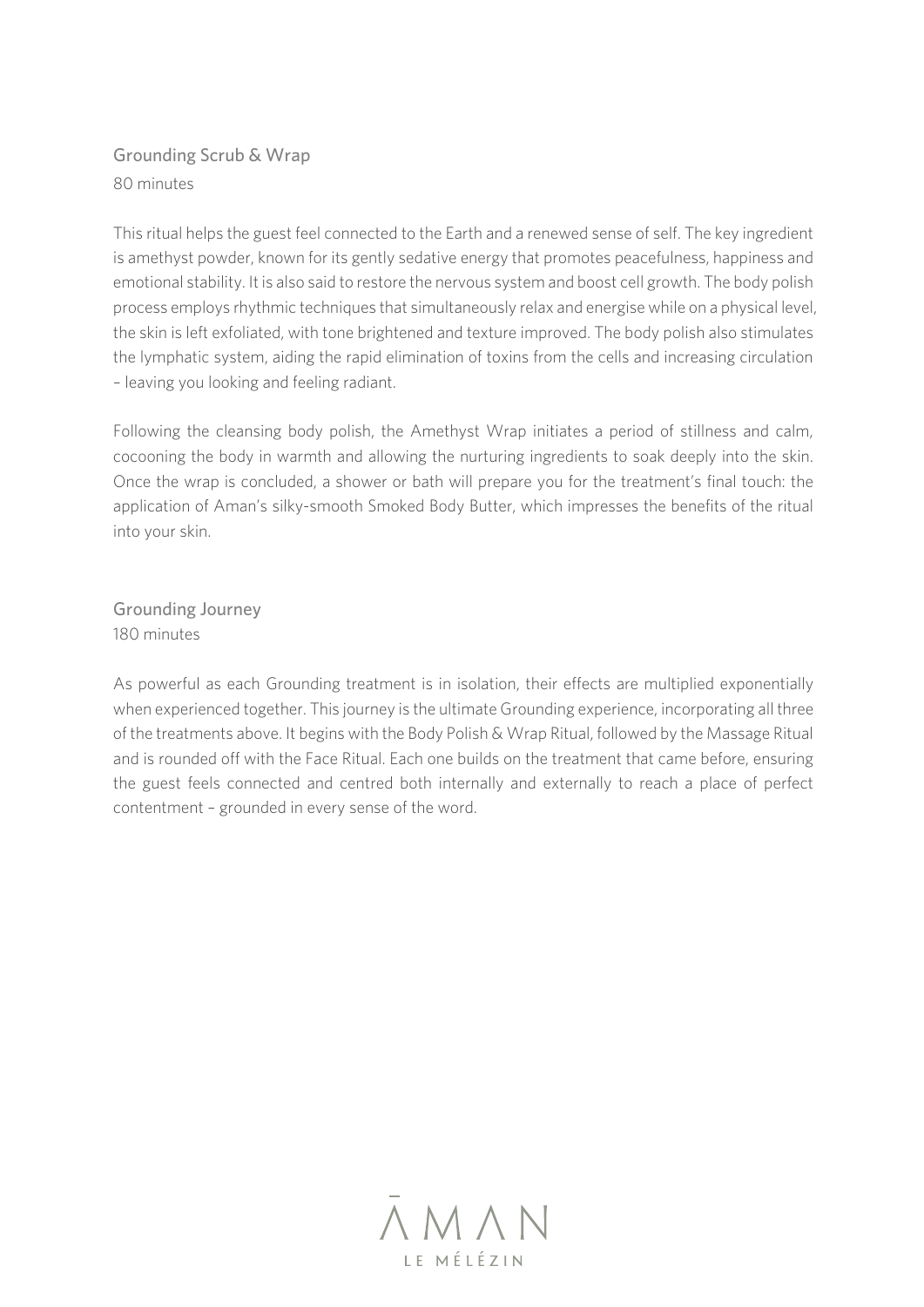## Purifying

The Purifying Rituals are informed by the powers of water, with its vitalising spiritual energy and cleansing ability. Incorporating ingredients such as juniper berry, rose geranium, raw honey and pearl, the treatments utilise their anti-ageing and nurturing characteristics. The Purifying healing techniques include manual lymphatic drainage, nerve point therapy and nerve stimulation while the Purifying Formation is a powerful spiritual cleanser than lends protection, clears stagnant prana or chi, stabilises the heart and mind and eases restless agitation. It helps guests let go of unhelpful energies and emotions, providing lightness of step and breathing space for the mind, body and soul.

Purifying Massage 80 minutes

A relaxing and purifying therapeutic treatment that incorporates manual lymphatic drainage techniques and nerve point therapy on the back to stimulate vital organs and balance the nervous system.

The lymphatic massage is designed to manipulate lymph nodes and lymphatic vessels, with the goal of increasing their activity and promoting the flow of lymph, which carries waste products away from the tissues. Compared to traditional massages, the pressure applied with manual lymphatic drainage is much lower in intensity but powerful in its effects.

Purifying Facial 80 minutes

Extremely beneficial for people living in cities exposed to pollution, this deeply relaxing, tensionreleasing facial combines nerve point therapy and lymphatic drainage for a detoxifying release. The lymphatic massage stimulates the glands on the chest, neck and face, resulting in glowing, toned and brighter skin. The firm pressure applied during nerve point therapy helps to calm the nervous system by smoothing out the ophthalmic nerves, releasing facial tension and stress.

Key ingredients used in this ritual include authentic pearl to brighten, colloidal copper for cell regeneration, and powerful marine extracts with trace elements and vitamins to strengthen collagen production and re-mineralisation.

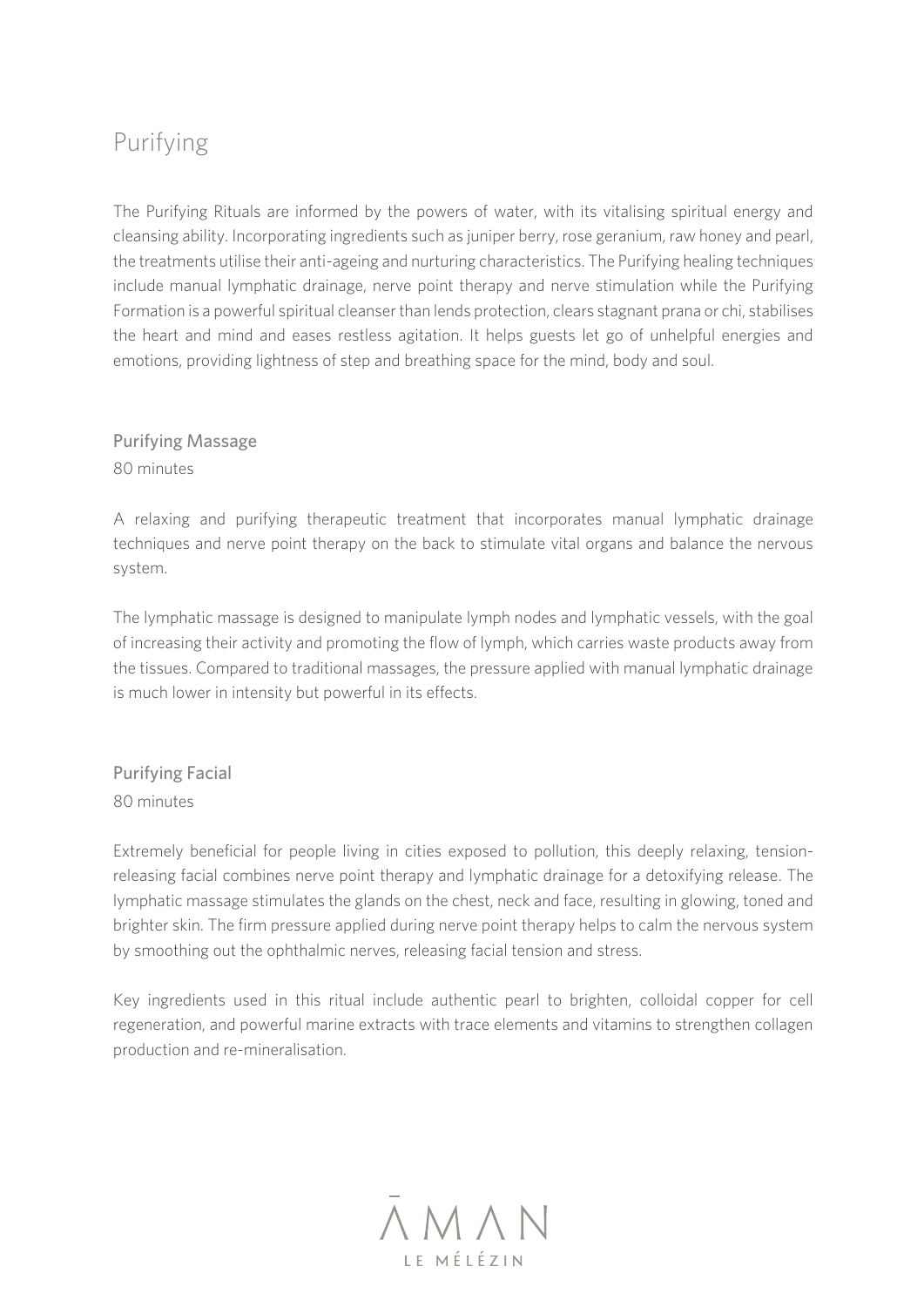Purifying Scrub & Wrap 80 minutes

Designed to encourage the body to enter a phase of detoxification in which deep purification can take place, this Purifying Ritual leaves the guest feeling revived, toned and in a peaceful state of lightness and ease.

The two-phase process moves from the energetic and invigorating quartz body polish, during which circulation is stimulated and lymphatic drainage promoted, to the more meditative marine flora mud wrap. This includes kaolin for deep cleansing, Argan oil for nourishment, sea lettuce for detoxifying and eliminating pollutants, omega plankton for improving skin hydration, and sea lavender and seaweed for boosting collagen and increasing the metabolic function of skin cells. After a shower or bath, the experience is complete with a full-body application of Aman's Palo Santo Salve.

Purifying Journey 180 minutes

Purification is a process that can apply to every aspect of a being, from sustenance to thought processes. This journey approaches purification on every level, from clearing the skin and detoxifying the body's organs, to clearing negative energy and focusing the mind. Incorporating all three of the above treatments, the experience begins with the Body Polish & Wrap Ritual, followed by the Massage Ritual and is rounded off with the Face Ritual. Expect to feel clear-headed and at peace after completion.

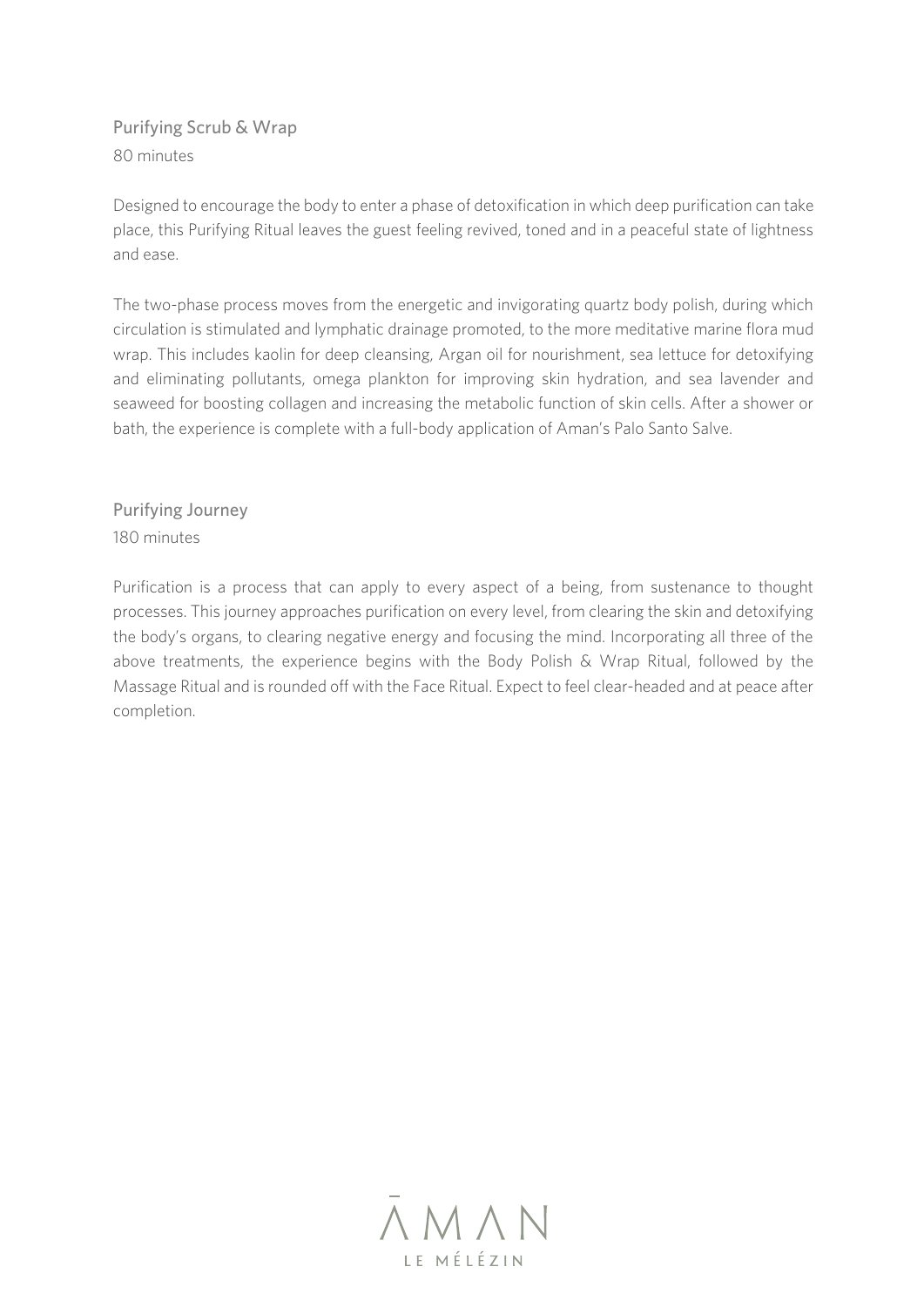# Le Mélézin Treatments

#### Le Mélézin Signature 110 minutes

This rejuvenating treatment is a welcome recovery after a day on the slopes. It begins with dry skin brushing which gives your whole body a circulatory boost, aiding blood flow and encouraging oxygen back to the skin's surface. A combination of hot stones and a hot oil massage follows, releasing muscular tension and eliminating lactic acid build-up. Finally, rehydrate and nourish your skin with a facial boost the ideal antidote to the drying effects of the Alpine elements.

Holistic Massage 50 / 80 minutes

Using their intuition and a range of diverse techniques, our spa therapists will tailor this therapeutic massage to address each individual's specific tension areas with a unique blend of warm oils and long, slow strokes. We encourage you to communicate your needs and preferences so that your therapist may determine the best course of treatment.

Hot Basalt Stone Massage 80 minutes

The combination of deeply warming stones and massage is ideal to soothe and relax tender muscles. Hot basalt stones are placed on and under the body and are also used as extension of the therapist hands, gliding over the body to generate heat. This ensures the benefits of the massage are felt at the deepest level possible.

Traditional Thai Massage 50 / 80 minutes

Restore movement and flexibility through manipulative stretches and acupressure massage, releasing muscular tension. Performed over loose comfortable clothing to allow movement, the treatment is uniquely relaxing yet energising and is known for clearing energy pathways while improving postural alignment and eliminating muscle pain.

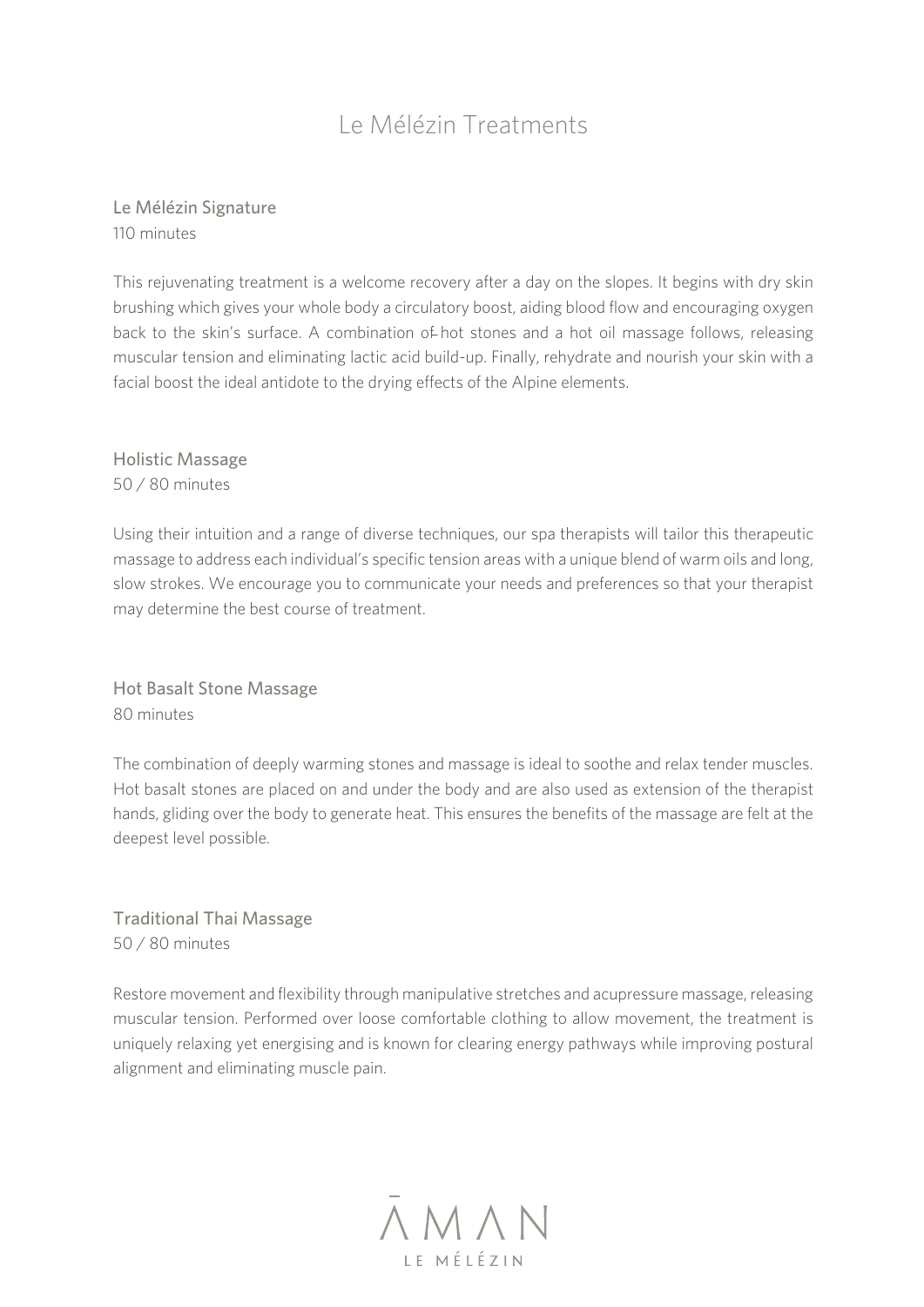#### Après Ski Foot Massage 50 minutes

Bring energy and mobility back to cold feet and heavy legs. Dry skin brushing improves circulation and helps clear build-up of lactic acid. Hot compresses warm and soften tight muscles, in preparation for a stimulating hot oil sports massage on the legs to loosen up the muscles and prevent stiffness.

### Alpine Facial Boost

50 minutes

A treatment to give your skin a refreshing hydration boost, this facial helps protect against the Alpine elements. Anti-aging and lifting in its effects, the holistic facial includes a relaxing massage of the face, shoulders and neck leaving you and your skin feeling refreshed, calm and rejuvenated.

#### Add-Ons

30 minutes

We recommend adding one of the following treatments to your choice of massage:

Body Scrub – great before your massage for stimulating circulation, exfoliating dead skin cells and to prepare the skin for the nourishing qualities of our massage oils.

Thai Herbal Compress (Lu Pra Khob) – a warm Thai herbal compress, comprised of ginger, turmeric, kaffir lime, lemon grass and camphor. The heat infusion and anti-inflammatory benefits of the natural herbs stimulate circulation, soothes muscles and relieves tension.

Head Massage - helps to improve circulation of blood to the head and the face while offering feelings of deep relaxation.

Foot Massage - foot acupressure for energy and rejuvenation

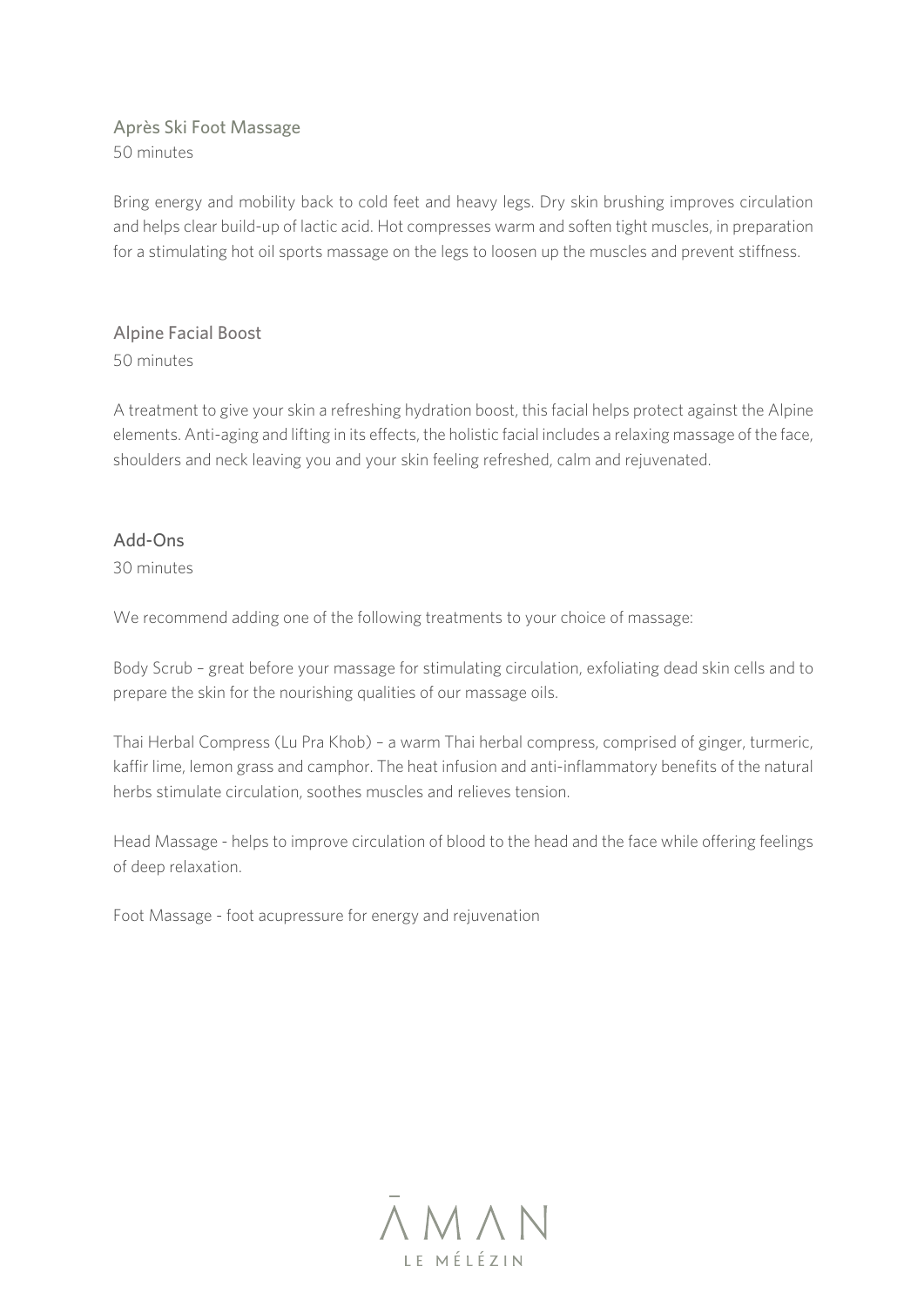# Finishing Touches

Hands & Feet Aman Manicure Aman Pedicure Colour Change

Waxing Face Back/Shoulders/Chest Legs Half Legs Bikini Wax Brazilian Wax

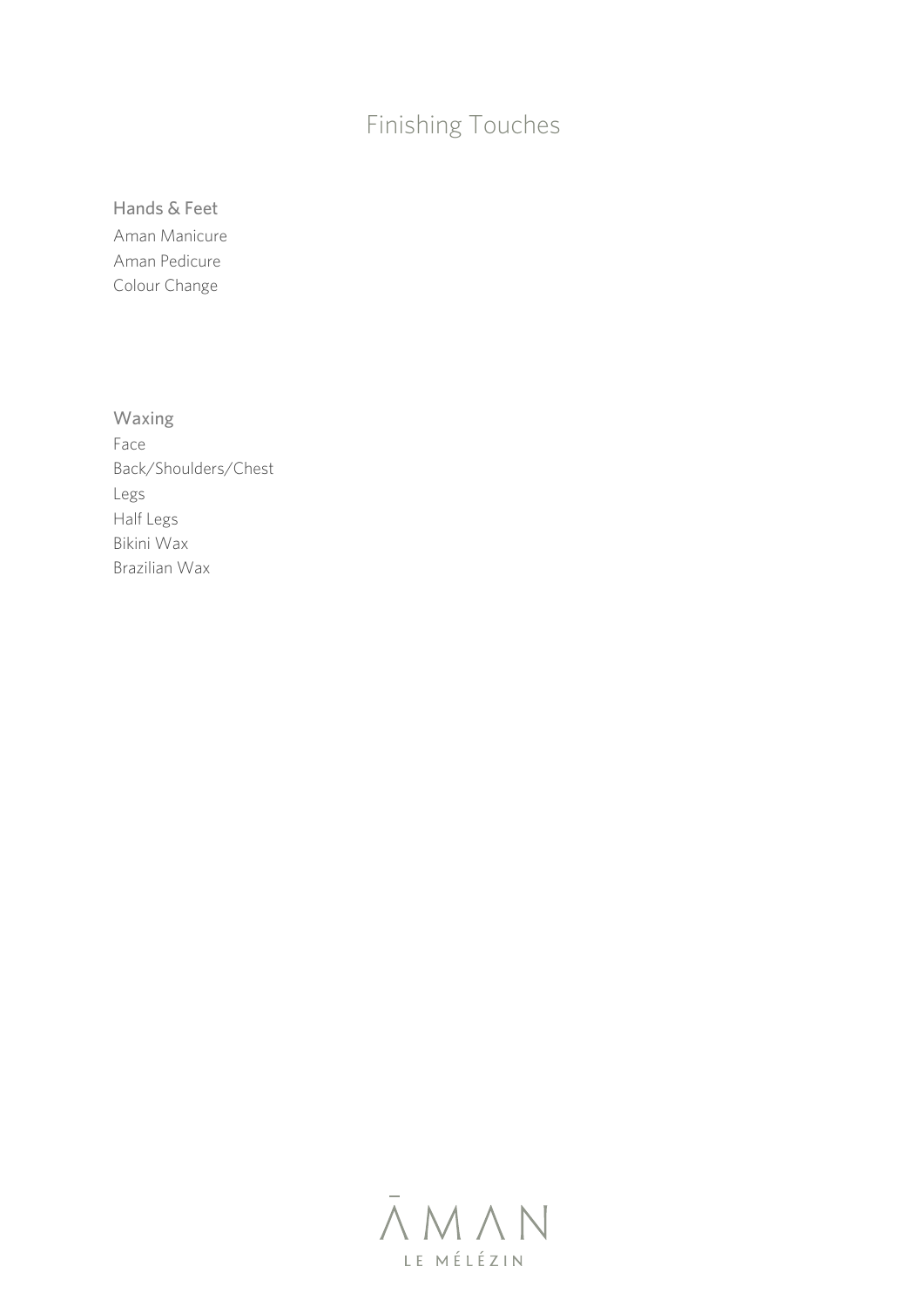## Movement Sessions

#### Yoga

Yoga is a traditional system of physical and mental practices that originated in India more than three thousand years ago. Its purpose is to help us achieve our highest potential and to experience enduring health, happiness and wellness. With regular practice it is believed one can extend their years far beyond the norm and improve quality of life and overall physical condition.

#### Personal Training

Is available by appointment only. Please inquire at the Spa Reception.

Private Sessions 60 / 90 minutes

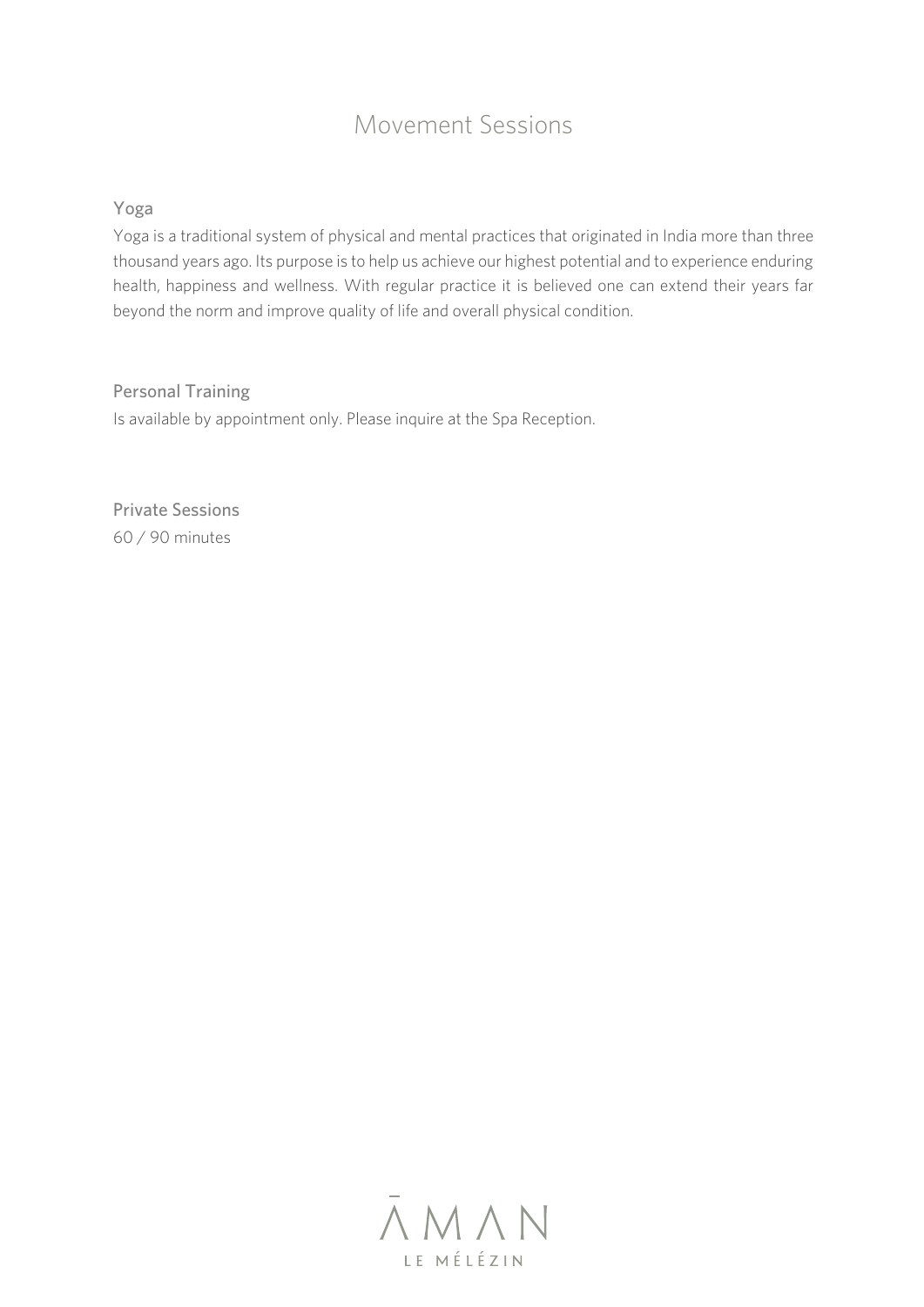### Spa Reminders

#### Operating hours

Spa Daily from 9am to 9pm (last treatment 8pm)

Fitness Centre Open 24 hrs

Swimming Pool Daily from 9am to 9pm

Sauna and Hammam Daily from 11am to 9pm

#### Appointments

We strongly recommend that you book your treatment in advance to ensure that your preferred time and service are available. Non-residents are welcome for spa treatments between 10am – 3pm upon reservation only.

#### Arrival

Please arrive in your bathrobe at the spa reception at least 15 minutes prior to your scheduled treatment. This will allow you to enjoy the relaxing environment and allow us to have a brief discussion with you about your treatment expectations. Treatments begin and end on time in order not to inconvenience the next guest. Robes and slippers are provided for use during your visit. It is advisable to wear undergarments beneath your bathrobe. Our therapists are trained in professional draping to cover you appropriately during treatments to maintain your privacy.

#### Spa Environment

Please refrain from smoking and use of your mobile phone in the treatment area or reception. We opt for a quiet setting when in or around the spa to respect others. We aim to provide a peaceful setting for all guests, so ask you to keep your mobile devices quiet. Alcohol and smoking are not allowed. The Spa team reserves the right to deny access to anyone whose clothing or behaviour may disturb other Spa clients.

#### **Etiquette**

It is customary for guests to remove their shoes before entering and to shower before using the hot and cold wet facilities. Slippers are provided for locker and outdoor areas. For comfort and hygiene, guests are required to sit on a towel in the sauna and the hammam.

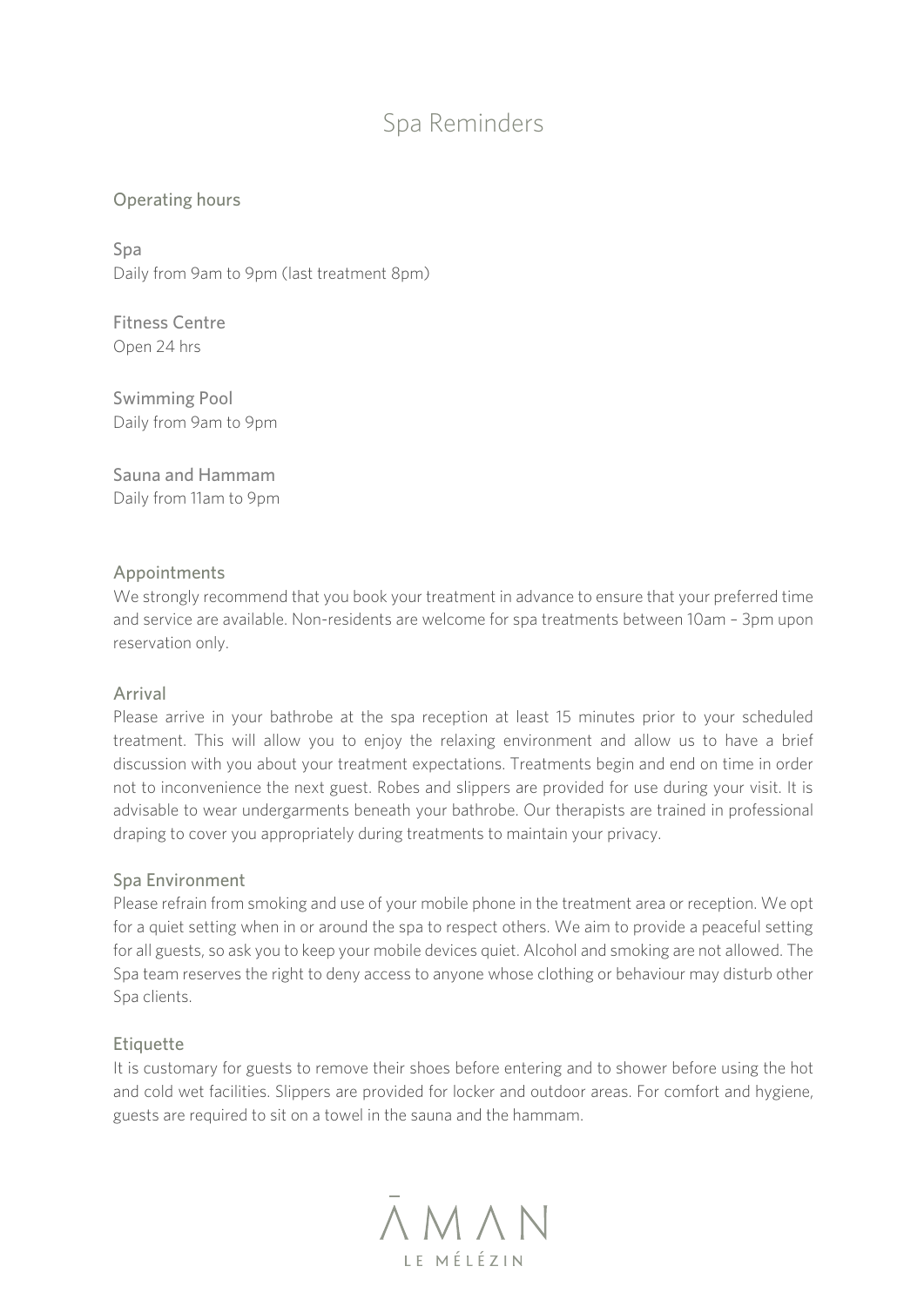#### In-Room Treatments

In-room treatments are available at an additional charge of EUR55. Any appointment outside the spa opening hours can be arranged and will incur an extra charge of EUR55.

#### Cancellation Policy

We understand that schedules change and will do our best to meet your needs. Since your spa time is reserved specially for you, we kindly ask you to give a cancellation notice of at least 24 hours in advance so that someone else can enjoy this time. Cancellations made within 24 hours will incur 50% charge. Cancellations within 12 hours (as well as no-shows) will be subject to the full charge of the booked treatment.

#### Special Considerations

Most treatments can be adapted to accommodate pregnancy or injury. Please contact the spa with any queries and inform staff of any medical or health concerns.

#### Hydrothermal Facilities

Please stay hydrated by drinking plenty of water when using the thermal facilities and pay attention to certain health precautions. Out of respect for all our guests, we ask you to keep your modesty covered with a towel and use your bathrobe in the other areas of the Aman Spa.

#### Valuables

We advise you not to bring or carry valuables when using our spa facilities. Although we strive to take care of your property, we assume no responsibility for any loss or damage to personal items.

#### Age Policy

All persons under the age of 18 who wish to receive a spa treatment or use the facilities are considered minors and must be accompanied by a parent or legal guardian. The minimum age for taking a spa treatment or using the gym is 13 years old. Guests under the age of 18 must have a parental agreement before the reservation is accepted.

#### Pricing

All prices are net and include taxes and service. We accept all major credit cards, or you can charge your treatment to your room. Prices are subject to change without prior notice.